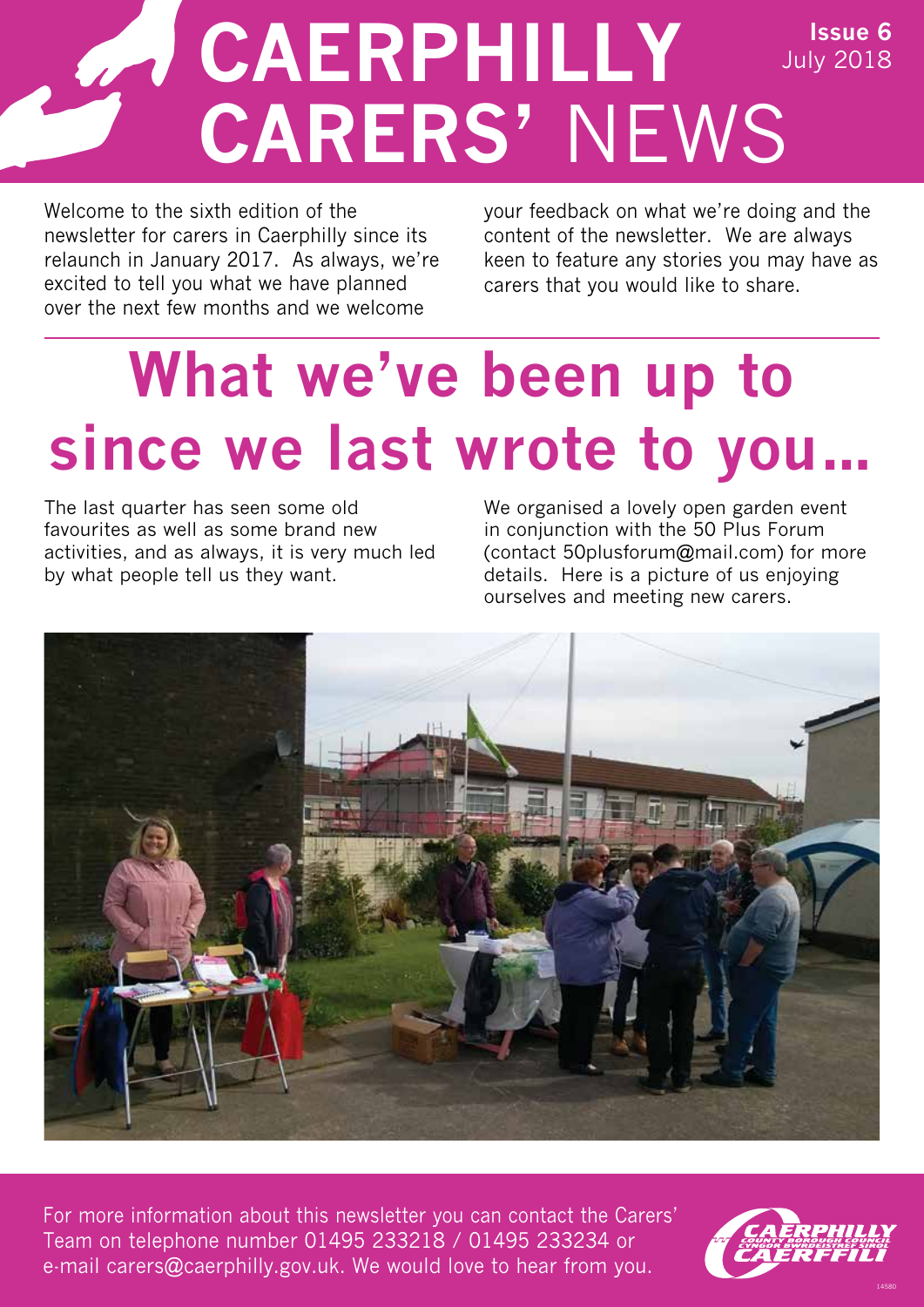### **Continued**

We worked with the Memory Assessment Service on some activities in Dementia Awareness Week, enjoying a funfair, talent show and ball. Here is a photo of people enjoying themselves at the ball…





And some of the excellent performers at Caerphilly's Got Talent…

## **Carers' Summer Ball – A Celebration of Carers in Caerphilly**

**Just a quick reminder about our Summer Ball, which is booked for Saturday 7th July 2018 from 5pm until 11pm. Bryn Meadows Golf, Hotel & Spa. Two course meal to be served at 6pm.** 

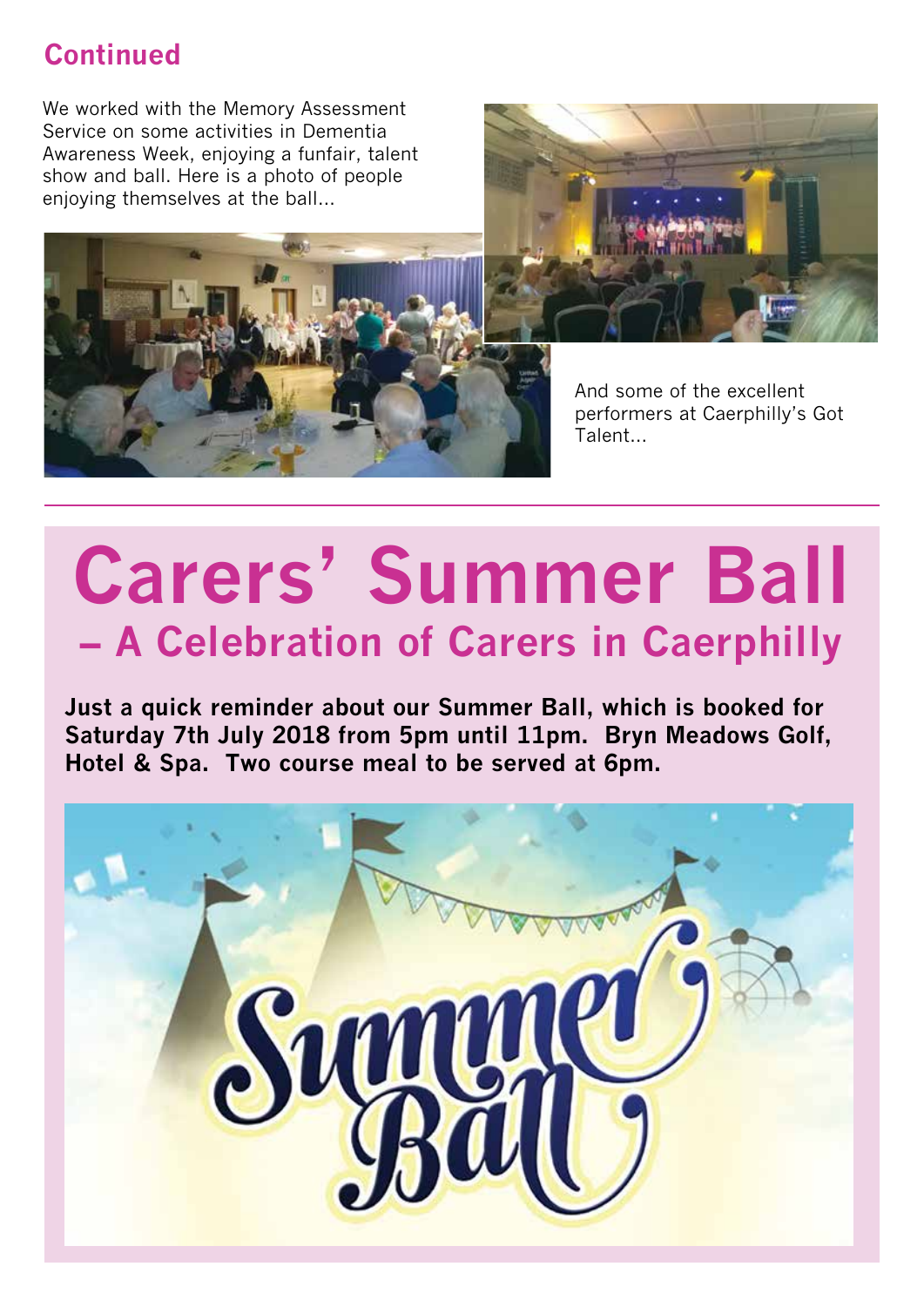## **Upcoming Events and Activities**

We've got a few new things up our sleeves this quarter, and we're particularly excited to announce

CINEMA EVENINGS! We'll be organising more of these over the coming months, so look out for them and, as we can be quite flexible with these, if you have any suggestions as to films you'd like to see, do let us know.

RUGBY TICKETS! We've had such good feedback from our lucky carers who have been drawn to win tickets that we'll be getting some more when we can. Here's a lovely photo of two of our carers having a whale (or should that be dragon?) of a time at Judgement Day back in April.



We alI know this is the most exciting part of the newsletter, which is why we have left it until the middle of the newsletter. (Just testing, to see if you are still reading!) As usual, although this is what we have booked so far, more events and activities get added as time goes on, so it's always best to check on our Facebook group or the website to see the most up to date list. Or just simply get in touch.

Wednesday 11th July 2018 from 1pm – Guided beer tasting and lunch for 20 carers at Tiny Rebel Brewery, Rogerstone.

Saturday 14th July 2018 at 2:30pm – War Horse at Wales Millennium Centre, Cardiff.

Thursday 19th July 2018 at 10am until 3pm – Spa day for 10 carers, including lunch at Bryn Meadows Hotel and Spa, Ystrad Mynach.

Thursday 19th July 2018 – Trip to Chepstow Races. We have 24 tickets up for grabs and first pick up will be from the bus stop opposite the Blackwood Miner's Institute at 11am, with pick ups from Maesycwmmer shops and outside the Pontygwindy pub in Caerphilly to follow. We will be leaving soon after the last race finishes.

Friday 20th July 2018 at 7pm – Quiz night at the Newbridge Memo, High Street, Newbridge, Gwent, NP11 4FH. Let's get a Carers Quiz Team together and see if

we can beat the current champions! Free entry and a chance of prizes for the winning team. If this is successful, we could carry on monthly!

Wednesday 25th July 2018 – Cinema night. Meet us there and choose your film! No restriction on numbers for this, and we can decide what we watch a couple of weeks before.

Saturday 11th August 2018 from 1pm – Guided beer tasting and lunch for 20 carers at Tiny Rebel Brewery, Rogerstone.

Thursday 16th August 2018, first pick up 11am, leave at 3pm – Farm trip to Cefn Mably Farm Park.

Wednesday 8th August 2018 – Cinema night. Meet us there and choose your film! No restriction on numbers for this, and we can decide what we watch a couple of weeks before.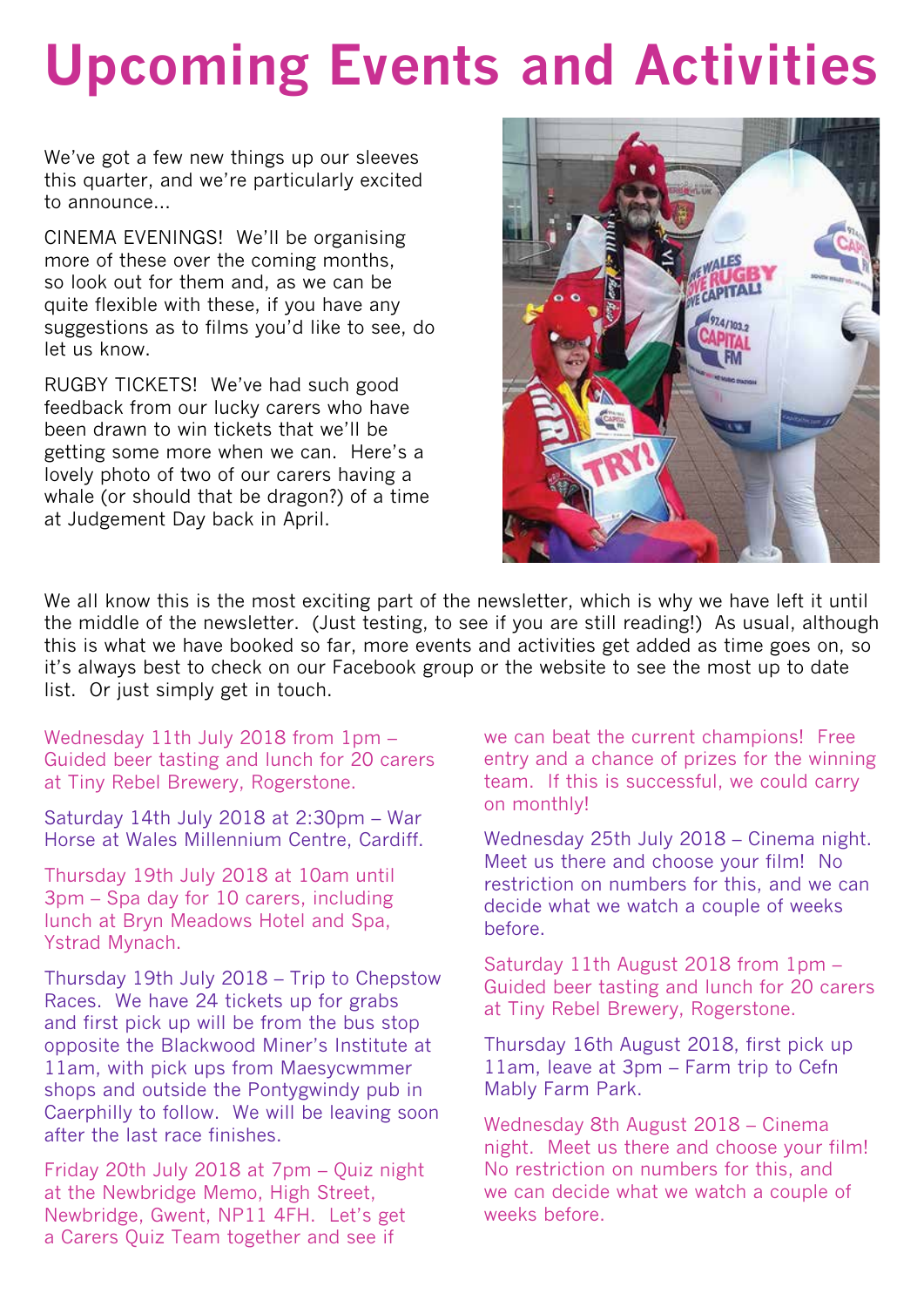### **Continued**

Saturday 1st September 2018 – All aboard the Waverley from Penarth to Devon, where you will be able to spend the afternoon in beautiful Ilfracombe. The Waverley will leave Penarth at 10:30am and return for 7:45pm. We have spaces for 20 adults and 20 children and we will be putting on a coach from Blackwood, Maesycwmmer and Caerphilly. (Times to be decided.)

Thursday 20th September 2018 – Dementia Awareness Day at Caerphilly Castle, 11am to 2:30pm. Arranged by the Memory

Team in Ysbyty Ystrad Fawr, this is an opportunity to gather information regarding local services available, have your say on what services should be in place to allow you to live well with Dementia in Caerphilly Borough, and meet the team. No need to book, just turn up on the day. Entertainment and refreshments provided.

Friday 28th September 2018 at 7:30pm – An Evening of Mediumship with Sue Clements at the Newbridge Memo.

**Limited places are available to most activities and events but we do try and share these out fairly. To enquire about any of them, please get in touch. If you put your name down for something and we don't let you know you've been successful, please assume you haven't got a place.**

All these activities are paid for to show our appreciation of carers and the hard work they do. We do always try to ensure that everyone showing an interest gets a chance to attend at least one event or activity.

While we know that things happen that sometimes mean you are unable to come on the day, where possible, please do let us know you cannot come as we can then offer places to other carers.

## **Quiz Night**

Every month, Newbridge Memo organise a free to enter quiz. Let's get a carers quiz team up and running and become the new champions! Let us know if you'd like to be part of it. The first date will be Friday 20th July 2018 at 7pm. (Quiz starts at 7:30pm.)



### **Carers Assessments**

A carer's assessment is your opportunity to tell us about your situation. You can tell us what you do, how caring affects you and what help you would like.

Sometimes, carers worry about talking to us because of loyalty, guilt, fear of not coping, or pride. Please don't let these feelings stop you contacting us. By letting us know your situation, we can make sure you receive information and advice that could be helpful to you.

You can have a carer's assessment by calling the Information, Advice and Assistance Team on 0808 100 2500 or by e-mailing IAAAdults@caerphilly.gov.uk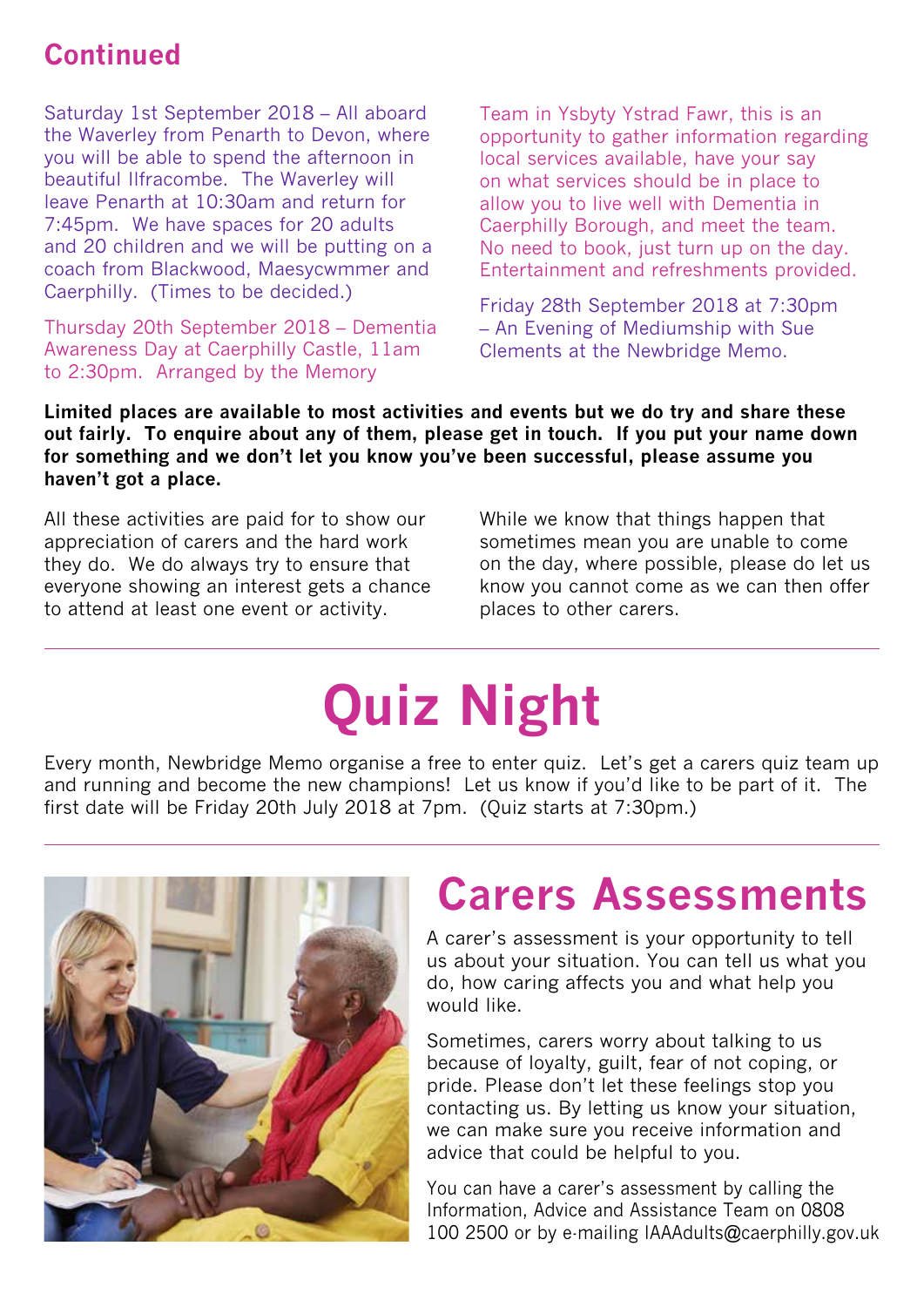### **Carers Groups**



**Here are the details of the groups we currently run. Even though each group meets for an hour and a half, please just feel free to drop in for half an hour if you feel that is too much.**

### **Bargoed**

The Bargoed carers group will meet on the fourth Wednesday of the month from 2pm – 3:30pm in Bargoed Library. Please come and join us and you can chat with others who have experience of a caring role.

Upcoming dates are:

- Wednesday 25th July 2018
- Wednesday 22nd August 2018
- Wednesday 26th September 2018

### **Blackwood**

The Blackwood carers group will meet on the last Tuesday of the month from 1pm – 2:30pm in the Sirhowy (Wetherspoon's), Blackwood. Please come and join us and you can chat with others who have experience of a caring role.

Upcoming dates are:

- Tuesday 31st July 2018
- Tuesday 28th August 2018
- Tuesday 25th September 2018

### **Caerphilly**

The Caerphilly carers group will meet on the first Friday of the month from 2pm – 3:30pm in Caerphilly Library. Please come and join us for a tea or coffee and biscuit, where you can chat with others who have experience of a caring role.

Upcoming dates are:

- Friday 6th July 2018
- Friday 3rd August 2018
- Friday 7th September 2018

### **Risca**

The Risca carers group will meet on the second Thursday of the month from 2pm – 3:30pm in The Commercial, Risca. (\*\*PLEASE NOTE, NEW VENUE\*\*) Please come and join us for a tea or coffee and biscuit, where you can chat with others who have experience of a caring role.

Upcoming dates are:

- Thursday 12th July 2018
- Thursday 9th August 2018
- Thursday 13th September 2018

### **Rhymney**

It is with deep regret this quarter that we have to announce that we are cancelling the rest of the Rhymney groups until further notice. The nearest group is Bargoed, details are above. If there is demand in the future, we will obviously consider reinstating this group.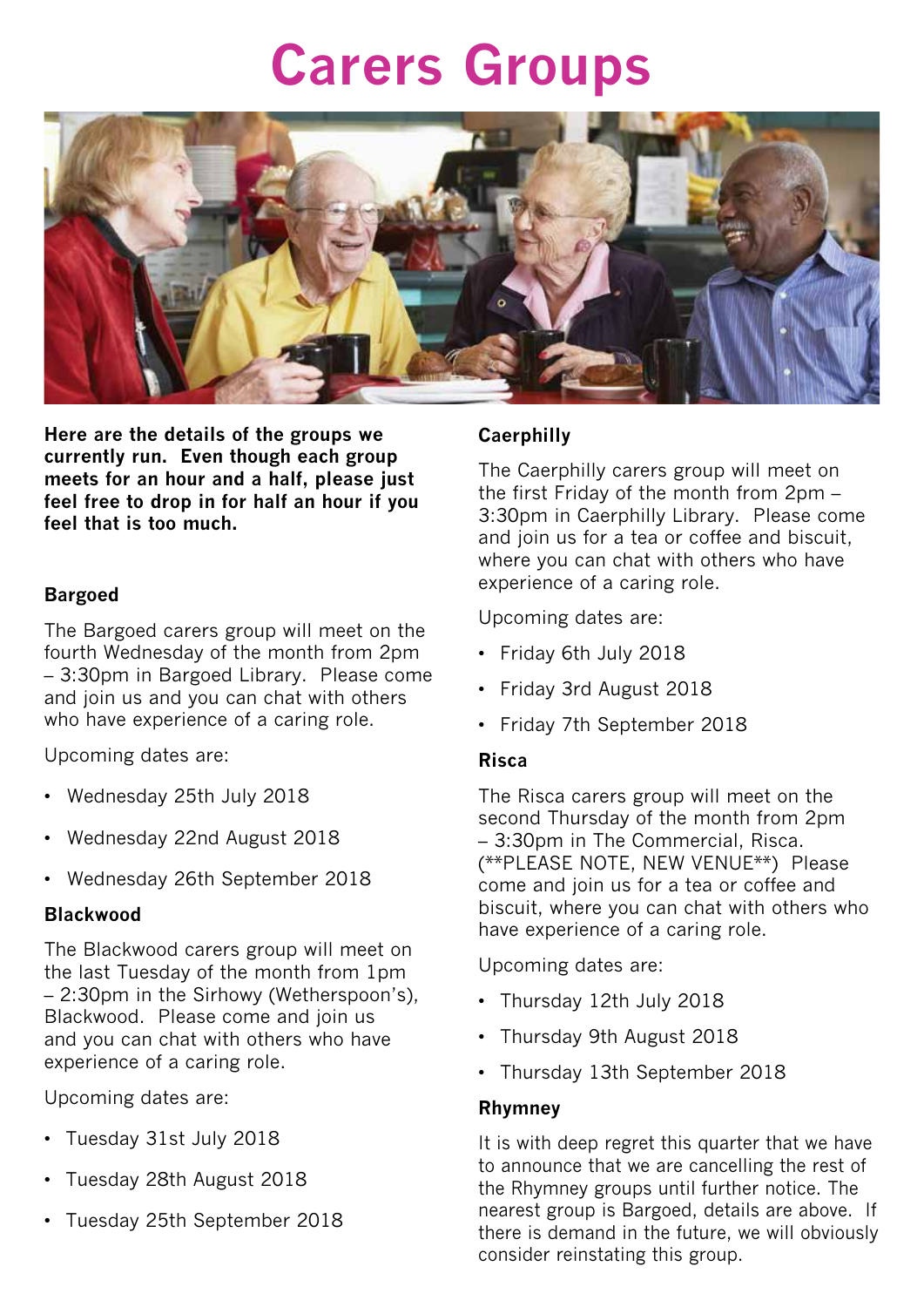### **Dance Your Feelings by Karen Woodley**

### **Caring for yourself**

As carers you give so much of yourself physically, emotionally, mentally and energetically. It is a beautiful vocation, to care for others and help make their lives more manageable and easier through your kindness and support. However, in any helping profession it is essential to keep on flourishing yourself every day, whether that be attending to your physical well-being, your emotional well-being or your spiritual and mental well-being.

Deep at the core of the helping professions is the ability and the capacity to relate to others however, there are many people who are caring and helping with deep stress, burn-out and even post-traumatic stress disorder (PTSD). Absorbing the distress and disturbance of our clients and patients over and above what we are able to carry, deal with and then let go of will inevitably cause insomnia, loss of appetite, migraines, irritability and over tiredness, paranoid thoughts, anxiety and not wanting to get out of bed and even symptoms like pretending to care whilst playing the role of carers however, the actions and feelings are incongruous.

Having a kind and safe person to share your experiences with is important if you want to

STOP THE STRESS and start to make yourself an important part of your life! Words allow us to reveal our personal thoughts and feelings and communicate through sound however, non-verbal and pre-verbal communication is an extremely important element in this. The movements that accompany how and what we say speak volumes and in daily life our relationships are not given enough attention.

My counselling service is a little bit different in that Movement, Music and Creativity are used often and especially if requested.

### **Why?**

Because oftentimes putting our experiences into words is extremely difficult……

*"If I could tell you what it meant, there would be no point in dancing it"*

Isadora Duncan

Professional and personal development groups and workshops for carers here in south wales are being offered by Karen Woodley (RDMP) who runs 'Dance Your Feelings' Therapy services. Please feel free to contact us for more information or a friendly chat: E-mail: Karen@ danceyourfeelings.com / tel: 07852 873 857.

### **Feedback**

Once again, we've been so honoured to have more positive feedback since we last wrote out – especially in relation to the spa days, which have been extremely popular. We're always looking for ways to improve, new things to do and are always happy to hear from carers, whether good

or bad. Let us know what you think by calling, e-mailing, or popping along to one of our groups or activities.

We'd still like to know what carers would like from the team over the coming years, so all feedback will be gratefully received!

## **Young Carers**

Barnardo's Young Carers Project provides support for young carers and young adult carers up to the age of 25 in the Caerphilly Borough. We are pleased to be working in conjunction with

Barnardo's to provide some activities and events for young carers and their families, such as bowling, trips to Longleat and Oakwood.

To contact Barnardo's please call 01633 612712 or e-mail: caerservices@barnardos. org,uk For more information, the website address is www.barnardos.org.uk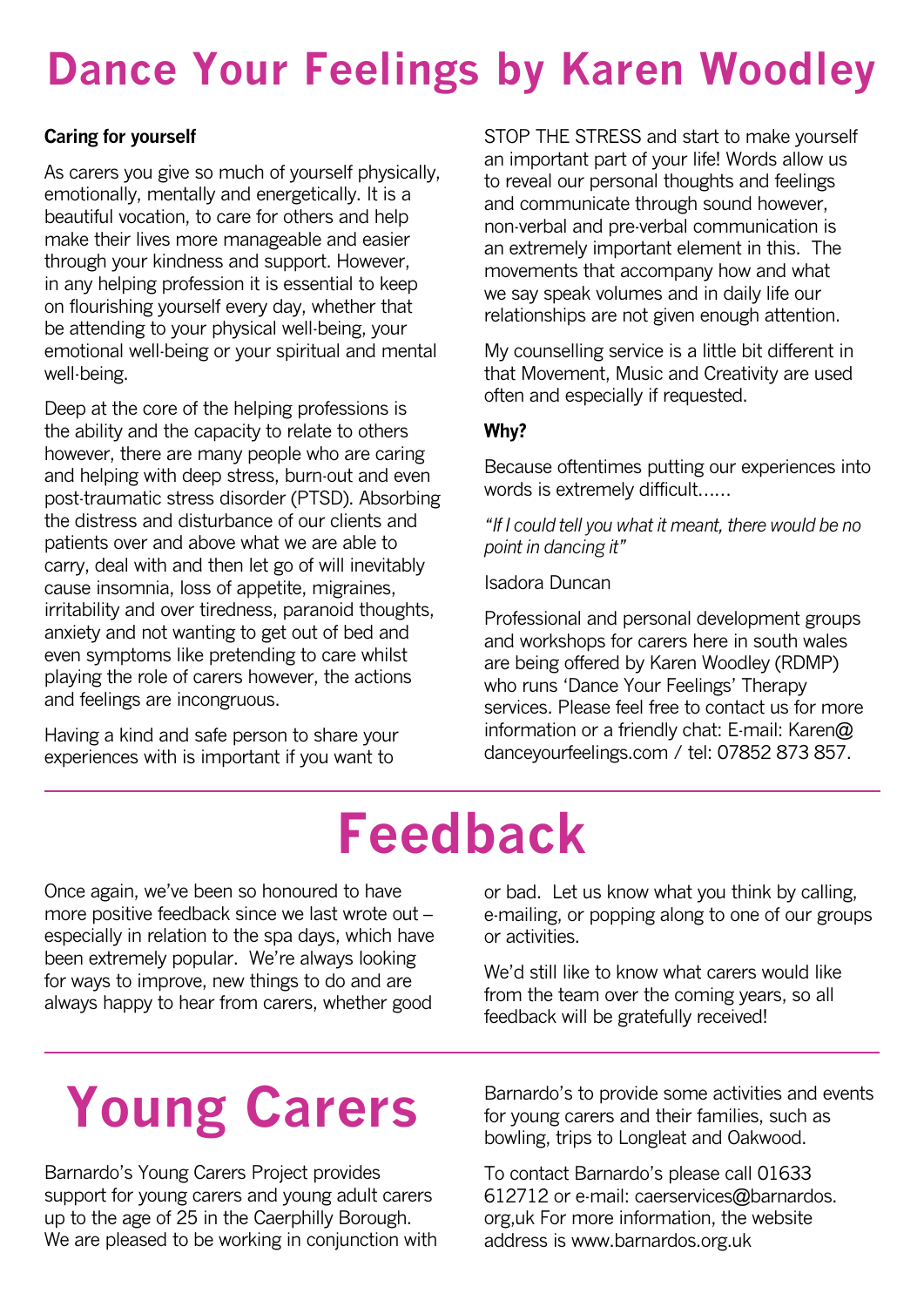## **Community Connectors**

The Carers Team works closely with the Community Connectors in Caerphilly. If you would like to contact the Community Connectors, please get in touch on 0808 100 2500 and ask for the Community Connectors.

# **Caerphilly Carers' Team**

In case you are new to us, the team are:

Hayley Jenkins, Carers Support Officer – 07808 779367 or jenkihl@caerphilly.gov.uk

Leanne Gallent, Carers Support Officer – 07872 418927 or gallel@caerphilly.gov.uk

Rachel Lowndes, Carers Support Officer – 07718 669188 or lowndrm@caerphilly.gov.uk Geraldine Powell is the Carers Coordinator and can be contacted on 07713 092795 or powelg4@caerphilly.gov.uk

We have lots of ways for you to contact us, please get in touch by e-mailing carers@ caerphilly.gov.uk or keep up to date on Facebook (e-mail carers@caerphilly.gov.uk to be added to the group), Twitter (@CarerCaerphilly) or at www.caerphilly.gov.uk/carers.

### **Resources**

- Carer's Emergency Card please get in touch on carers@caerphilly.gov.uk, 01495 233218 or 07808 779367 if you would like one.
- Small Grants Scheme We currently have a small amount of money available to assist carers in their caring role. Carers can apply for money for various things, such as household equipment, driving lessons, short breaks and help with new skills. Please get in touch for an application form and guidance notes.
- Break from Caring we may be able to help you with getting one off or short term breaks from your caring role. Contact us on carers@caerphilly.gov. uk to find out more.
- We still have some free Max Cards available for those of you with children under 25 which gives discounts on days out and activities. More details can be found here: http://www. mymaxcard.co.uk/ Get in touch if you would like one.